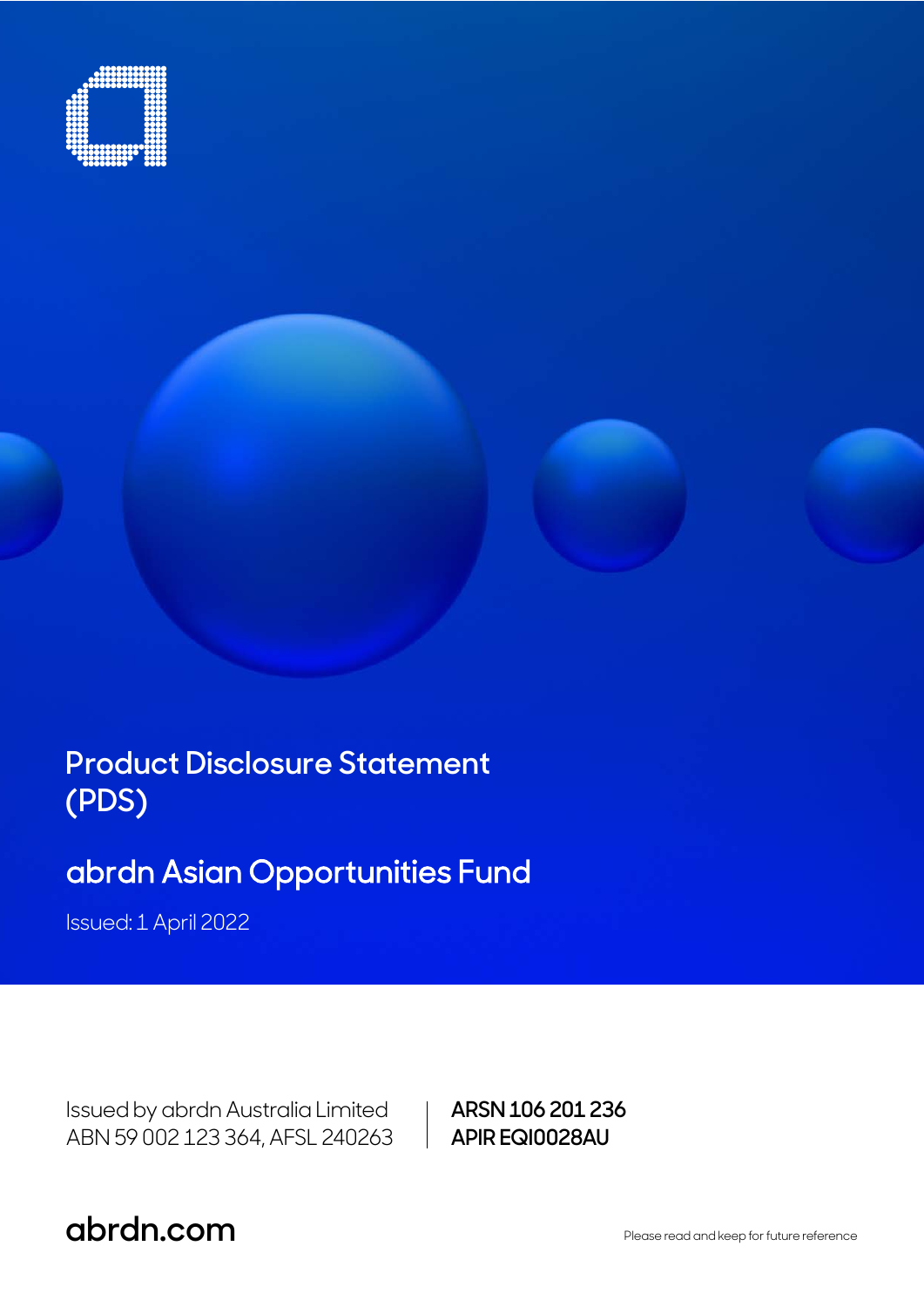#### **Important information**

This PDS provides a summary of the significant information about the abrdn Asian Opportunities Fund ('the Fund') and your investment in it. It incorporates a number of references to further information which forms part of this PDS. References to additional information are highlighted with a  $\bigcup$  and can be viewed or downloaded at: https://www.abrdn. com/au/ howtoinvest.

Alternatively, you can request a copy be sent to you by contacting our Client Service team.

### **This is important information you should consider before making a decision to invest in the Fund.**

The information in this document is general information only and does not take into account your personal financial objectives, situation or needs. You should consult a licensed financial adviser (in Australia) or a licensed financial advice provider (in New Zealand) to obtain financial advice that is tailored to suit your personal circumstances.

Investments in the Fund can only be made by someone receiving this PDS (including an electronic version) in Australia or New Zealand. If you are in possession of this PDS outside Australia or New Zealand, you should seek advice regarding restrictions on investing. Failure to comply with relevant restrictions may violate laws.

abrdn, and any other entity, do not guarantee the repayment of capital or any rate of return on income or capital or the investment performance of the Fund.

The Target Market Determination (TMD) for the Fund can be found at www.abrdn.com/au and includes a description of who the product is suitable for.

### **Contact us**

If you have any questions or would like more information about abrdn Australia Limited or the Fund, or if you need a copy of any material, you can contact us in the following ways:

### **Telephone:**

1800 636 888 0800 446 439 (if calling from New Zealand) +61 2 9950 2853 (if calling from outside Australia or New Zealand)

#### **Email:**

client.service.aust@abrdn.com

### **Website:**

www.abrdn.com/au

#### **Post:**

abrdn Australia Limited Level 10, 255 George Street, Sydney, NSW 2000, Australia GPO Box 4306 Sydney, NSW 2001

#### **Investors in the Fund through mFund:**

mFund.com.au

**ASX mFund code:** 

AFZ01

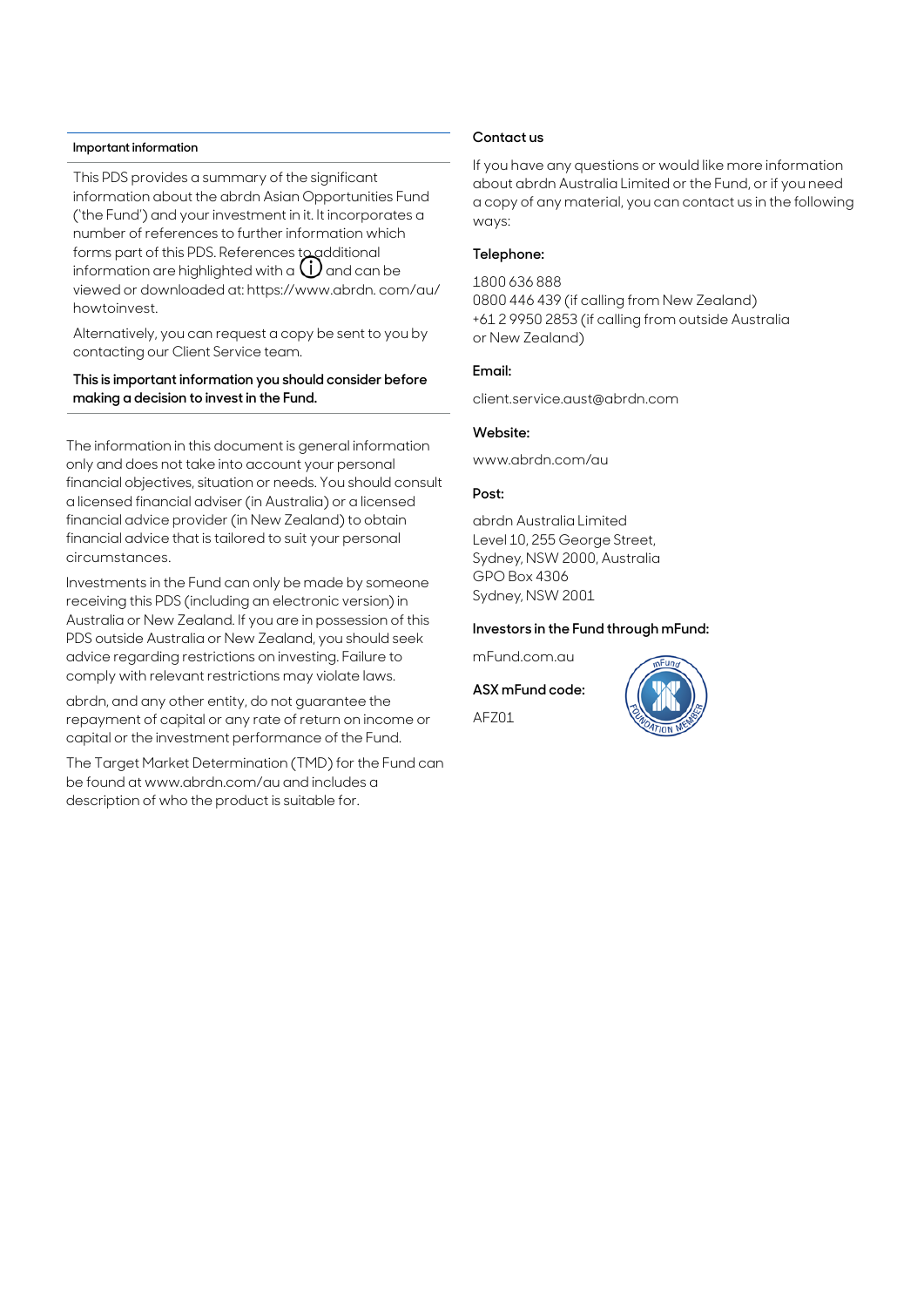# **Contents**

|    | 1. About abrdn Australia Limited                               | 4  |
|----|----------------------------------------------------------------|----|
|    | 2. How the abrdn Asian Opportunities Fund works                | 4  |
| З. | Benefits of investing in the abrdn Asian<br>Opportunities Fund | 6  |
|    | 4. Risks of managed investment schemes                         |    |
|    | 5. How we invest your money                                    | 6  |
|    |                                                                | 8  |
|    | 6. Eees and costs                                              |    |
|    | 7. How managed investment schemes are taxed                    | 10 |
|    | in Australia                                                   | 12 |
|    | 8. How to apply                                                |    |
|    |                                                                | 12 |
|    | 9. Other information                                           |    |
|    |                                                                | 13 |

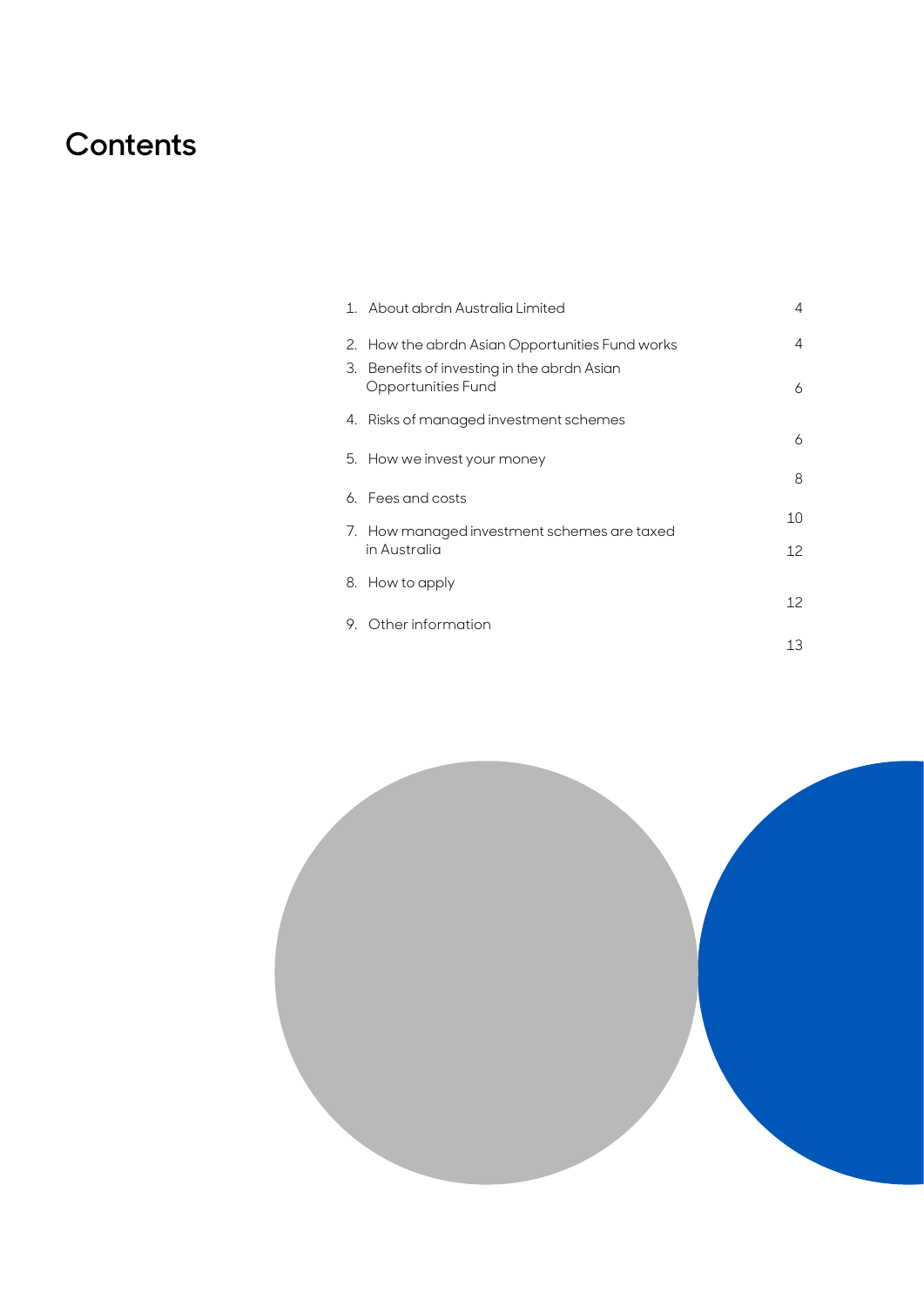# **1.About abrdn Australia Limited**

abrdn Australia Limited ('abrdn', 'we', 'us', 'our') is the issuer of this PDS and of units in the Fund. We are the responsible entity of the Fund under the Corporations Act and we also act as the investment manager of the Fund.

At abrdn we invest to help our clients create more.

More opportunity. More potential. More impact. We offer investment expertise across all key asset classes, regions and markets so that our clients can capture investment potential wherever it arises.

By combining market and economic insight with technology and diverse perspectives, we look for optimal ways to help investors navigate the future and reach their financial goals. And by putting environmental, social and governance (ESG) considerations at the heart of our process, we seek to find the most sustainable investment opportunities globally. By ensuring the assets we invest in are ready for and resilient to a world in transition, we act as guardians of our clients' assets.

- Operating in over 30 locations worldwide\* Keeping us close to our clients and ensuring first-hand insight into companies, industries and markets.
- Managing £465.3bn GBP / \$814.5bn AUD in assets for our clients\* On behalf of individuals, governments, pension funds, insurers, companies, charities and foundations across 80 countries.\*
- Focus on fundamental research The combination of our research, thematic thinking, ESG best practice and extensive on-the-ground analysis helps us find the most sustainable future-fit investment opportunities globally.

We are a wholly owned subsidiary of abrdn plc but are not guaranteed by them, or any other abrdn plc subsidiary or associated entity (the abrdn group).

The Australian business, which began operations in December 2000, manages assets for global and domestic clients, including managed investment schemes and segregated mandates.

Some of the assets of our funds may be managed by other entities within the abrdn group.

# 2. How the abrdn Asian Opportunities Fund works

The Fund is an Australian unit trust, registered as a managed investment scheme under the Corporations  $\Delta$ ct

Unit trusts are vehicles that allow investors to pool their money with that of other investors and this pooled money is then managed in this case by the appointed investment manager abrdn Asset Management (Asia) Limited located in Singapore, to manage the pooled money in accordance with the investment objective, guidelines and strategies of the Fund. Investing in the Fund allows investors to access what they may otherwise not be able to access independently, including the services of the investment manager. The price of interests in the Fund will vary as the market value of assets in the Fund rises or falls.

When you invest, your money buys units in the Fund, which represent your holding in the Fund, and your name is entered on the Fund's register as a holder of units. Each unit in the Fund confers an equal and proportionate beneficial interest in the net assets of the Fund. The number of units you receive depends on the amount you invest and the current unit price. You can increase your units in the Fund by reinvesting distributions or making additional investments or decrease your units by making a withdrawal.

We may in the future create and issue different classes of units in the Fund, in which case we will notify unitholders and must treat unitholders in the in different classes fairly.

The Fund was admitted as an mFund product under the ASX Operating Rules on 1 September 2014.

While the Fund is admitted as an mFund product under the ASX Operating Rules, individuals and superannuation funds only (or as otherwise advised)<sup>2</sup> will be able to buy and sell units in the Fund through mFund.

mFund uses CHESS, ASX's electronic settlement system, allowing automated application and withdrawal of units in the Fund through your ASX broker (or your financial adviser who uses a stockbroking service on your behalf).

# **Unit prices**

The application price of a unit is calculated by taking the net asset value of the Fund, divided by the number of units in the Fund on issue, then adding a buy spread which is an amount representing the estimated cost to convert application monies to investments.

While the Fund is Liquid (as defined in the Corporation Act), the withdrawal price of a unit is calculated by dividing the net asset value of the Fund by the number of units in the Fund on issue, then deducting a sell spread which is an amount representing the estimated cost to convert investments to cash for withdrawal purposes. When the Fund is not Liquid, the withdrawal price of a unit will be specified in any withdrawal offer. However, we are not obliged to make such offers.

# **Investing in the Fund**

### **Who can invest in the Fund**

The offer made in this PDS is available only to persons over 18 receiving the PDS within Australia or New Zealand. Units cannot be offered or sold within the United States (US) or offered or sold to, or for the account or benefit of, any 'US Person' as defined in Regulation S of the US Securities Act 1933. In very limited circumstances and at our discretion, persons in other jurisdictions who meet applicable local regulatory requirements may be able to invest in the Fund (please contact our Client Service team for further information).

The Fund can be accessed through an IDPS Provider with which we have entered into an agreement to allow units in the Fund to be offered through this service.

<sup>1</sup>As at 30 June 2021. While the Fund is admitted as an mFund product, individuals and superannuation funds only (or as

<sup>2</sup> Under certain circumstances, investors other than individuals and superannuation funds may be able to invest in the Fund through mFund. Please contact our Client Service team for further information.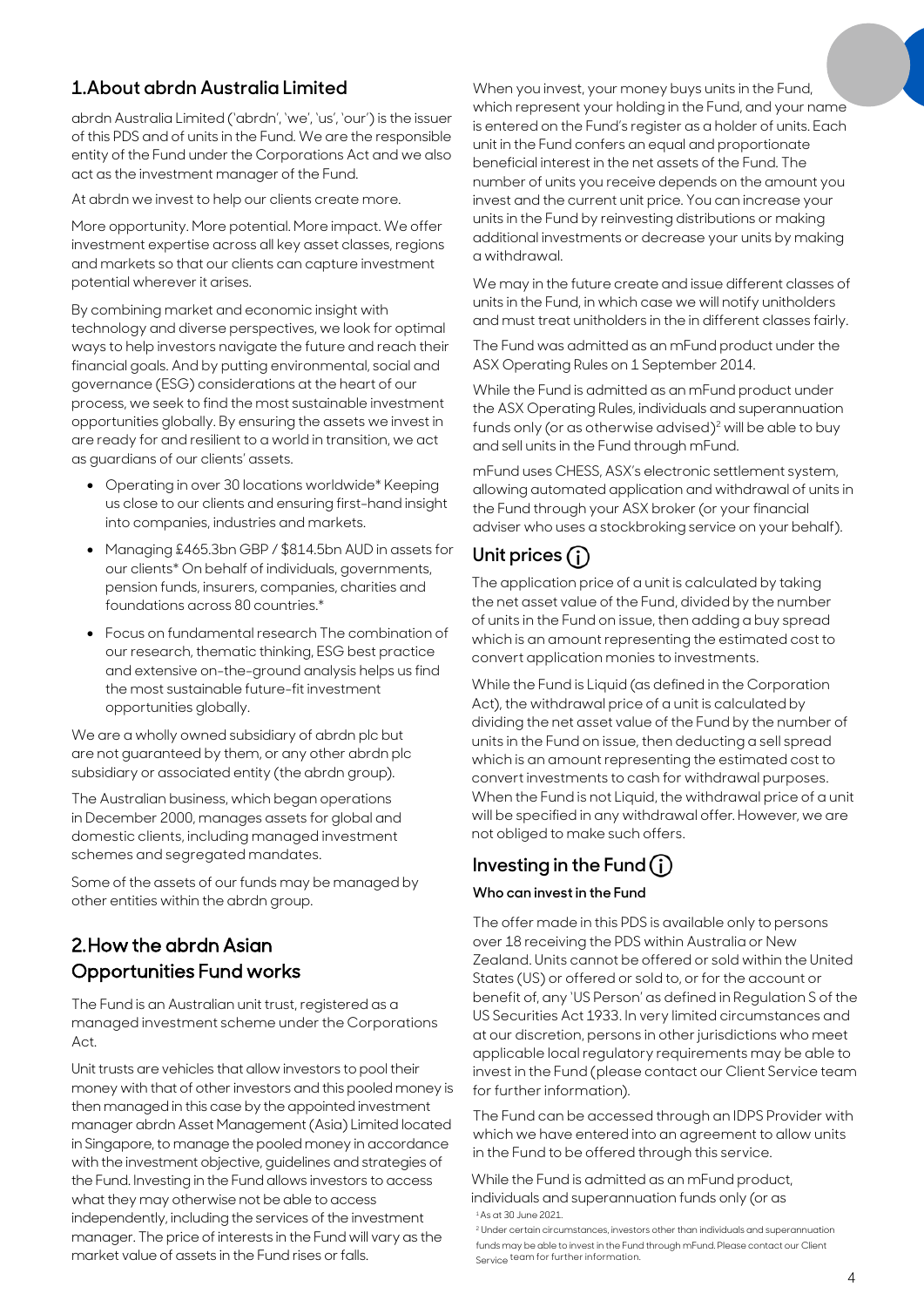

otherwise advised)3 will be able to make initial and additional investments in the Fund using mFund. Further information about mFund is detailed in 'How to apply' in section 8 of this PDS.

We reserve the right to accept or reject applications at our discretion.

### **Minimum investment**

The minimum initial investment in Class A is \$20,000. We have the right to fully redeem your investment in the Class A if your holding falls below \$20,000. Lesser amounts may be accepted into the Fund by prior arrangement at our discretion.

### **Additional investments**

The minimum additional investment in Class A is \$5,000. If you are already a unitholder in the Fund, you can make additional investments at any time. Lesser amounts may be accepted into the Fund at our discretion. No contribution fees are payable. However, normal buy spread applies.

Any additional investments must be made in accordance with the PDS current at the time of the addition. You can make the additional investment by direct credit, together with an Application Form.

### **Processing of applications and additional investments**

The Fund's processing cut-off time is 2pm (Sydney time) on each Business Day (any day other than Saturday or Sunday on which banks are open for general banking business in Sydney).

We reserve the right to accept or reject all or part of an application at our discretion and delay processing of applications where we believe this to be in the best interests of all unitholders.

### **Investing through an IDPS Provider**

We have authorised the use of this PDS as disclosure to direct investors and investors of an IDPS (commonly known as a master trust or wrap account). If you invest through an IDPS Provider, your rights and liabilities will be governed by the terms and conditions of the disclosure document provided by them. Investors should carefully read those terms and conditions before investing.

# **Anti-Money Laundering and Counter-Terrorism Financing laws**

We are required to comply with these laws, including the need to establish your identity (and, if relevant, the identity of other persons associated with your account) including any appointed representative and/or under Power of Attorney.

# **Withdrawals**

You can decrease your units by making a withdrawal from the Fund. In some circumstances, such as when there is a freeze on withdrawals, unitholders may not always be able to withdraw their funds within the usual period on request.

### **Minimum withdrawal**

The minimum withdrawal amount from the Fund is \$5,000, unless the entire investment is withdrawn. No withdrawal fees are payable on a withdrawal. However normal sell spread applies.

We have the right to fully redeem your investment in Class A if a withdrawal request would result in your holding falling below \$20,000 in the Fund.

### **Processing of withdrawal requests**

The Fund's processing cut-off time is 2pm (Sydney time) on each Business Day (any day other than Saturday or Sunday on which banks are open for general banking business in Sydney).

### **Payment of withdrawal proceeds**

Your withdrawal proceeds will be electronically deposited into your nominated Australian bank account, normally within 7 Business Days of the receipt and acceptance of the withdrawal request.

However in some circumstances, for example, where the assets of the Fund are not readily realisable so as to meet the withdrawal, we are permitted by the Constitution to take a longer period of time to pay the withdrawal request.

If the Fund is not Liquid, if the processing of applications and redemptions has been suspended, or if the Fund is being wound up, you may not withdraw from the Fund unless we make a withdrawal offer to you in accordance with the Corporations Act. We are not obliged to make such offers. As at the date of the PDS the Fund is Liquid.

### **Withdrawing through an IDPS Provider**

If you gain exposure to the Fund through an IDPS Provider, to withdraw, you will need to complete the documents which the IDPS Provider requires.

### **Withdrawing through mFund**

While the Fund is admitted as an mFund product, individuals and superannuation funds invested through mFund will be able to make a withdrawal request from the Fund using mFund.

<sup>&</sup>lt;sup>3</sup> Under certain circumstances, investors other than individuals and superannuation funds may be able to invest in the Fund through mFund. Please contact our Client Service team for further information.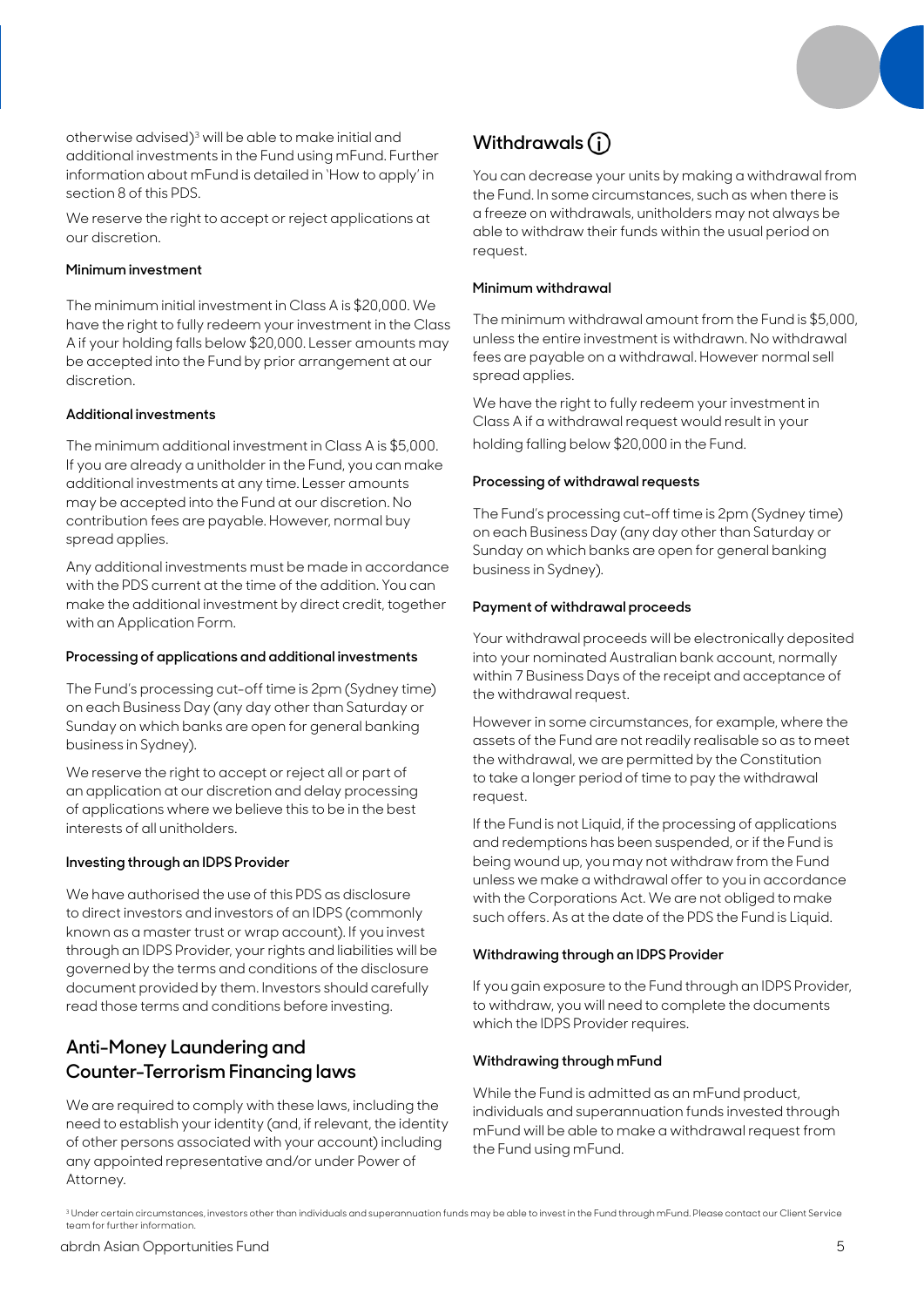# **Distributions**

### **Frequency of distributions**

The Fund generally pays distributions annually.

Distribution amounts will vary from year to year and there may be times when there is no distribution paid.

### **How distributions are calculated**

Distributions are generally calculated based on the Fund's net income at the end of the distribution period divided by the number of units on issue. We generally distribute all taxable income to unitholders each year, including the net capital gains of the Fund. Net realised capital gains are typically distributed in the final distribution of the financial year.

Distribution payments are normally made within 30 days of the end of the relevant distribution period. If you do not make a choice on the Application Form, your distributions will be reinvested.

# (i)

**You should read the important information about 'How the Fund works' in section 1 of the Additional Information Booklet before making a decision to invest in the Fund. Go to: https://www.abrdn.com/au/howtoinvest. This information may change between the time you read this PDS and the day you sign the Application Form.**

# **3.** Benefits of investing in the abrdn Asian Opportunities Fund

### **Significant features**

The Fund is a high conviction actively managed Australian equity portfolio managed using a bottom-up approach with little reference to a benchmark.

Utilising abrdn's proven equity investment philosophy and approach, that is replicated and consistent across all equity investment desks, we seek to identify quality companies trading at reasonable valuations through our own first hand research.

Refer to 'How we invest your money' in section 5 of this PDS for more information on the Fund's investments.

#### **Significant benefits**

Investing in the Fund offers a number of benefits, including:

• Access to investment opportunities and diversification that individual investors usually cannot achieve on their own.

- Investment professionals who are part of a globally integrated network with global research capabilities delivering their best investment ideas and capabilities to clients around the world.
- Participation inany in come distributions from the Fund.

### **4. Risks of managed investment schemes**

All investments carry risk. The likely investment return and the risk of losing money is different for each managed scheme, as different strategies carry different levels of risk based on the underlying mix of assets. Generally, the higher the level of risk you are prepared to accept, the higher potential returns or losses. Assets with the highest long-term returns may also carry the highest level of short-term risk, particularly if you do not hold your investment for the minimum suggested time frame. Growth assets, such as shares and property, are generally considered the most volatile assets, as they are likely to experience greater fluctuations in value than defensive assets, such as fixed income and cash.

The significant risks for the Fund are as follows:

- Market risk investment returns are influenced by the performance of the market as a whole. Changes in economic, technological, environmental or political conditions, and even market sentiment can (and do) arise. These changes can lead to changes in prices and overall market volatility. This means that the assets in the Fund can fluctuate in value.
- Security and investment-specific risk within each asset class, individual securities can be affected by risks that are specific to that investment or that security. For example, the value of a company's shares can be influenced by changes in company management, its business environment or profitability. These risks can also impact on the company's ability to repay its debt.
- Performance risk the Fund may fail to perform as expected in which case the Fund's investment objective may not be achieved.
- Structural and fund risk investing in a managed fund is not like investing directly in securities, and can result in a different outcome, including in relation to income and capital gains. As responsible entity of the Fund, we take into consideration the Fund as a whole, and all unitholders. The Constitution of the Fund, subject to the Corporations Act, allows us to terminate the Fund in certain circumstances.
- Liquidity risk refers to the difficulty in selling an asset for cash quickly without an adverse impact on the price received. Under abnormal or difficult market conditions some normally liquid assets may become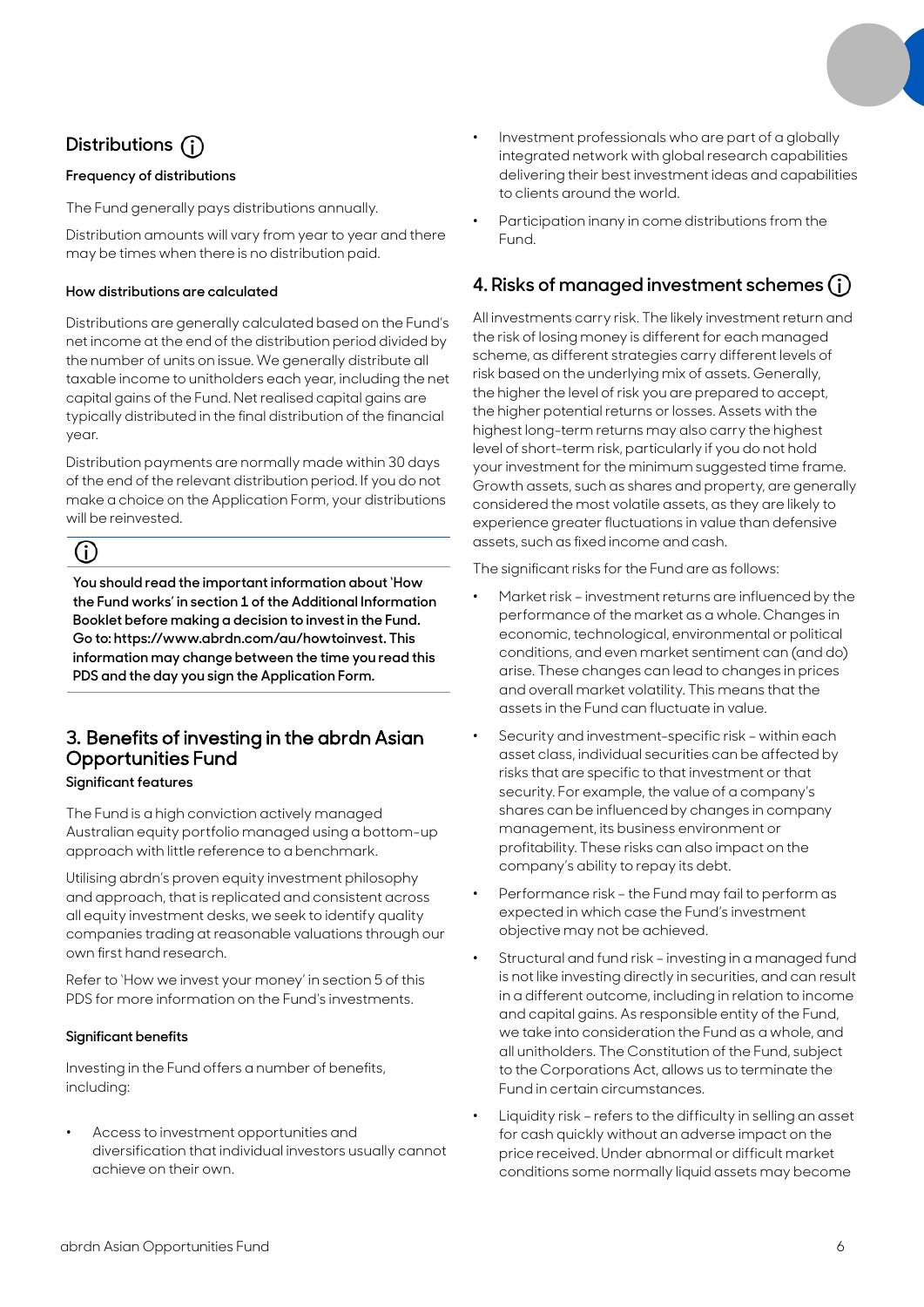illiquid, restricting our ability to sell them and to make withdrawal payments for investors without a potentially significant delay. In circumstances where the Fund's portfolio ceases to be 'Liquid' for Corporations Act purposes, there may be significant delays, or a freeze on withdrawal requests.

- Interest rate risk changes to interest rates can directly and indirectly impact investment value and returns.
- International investing risk investing internationally carries additional risks due to differences between countries relating to accounting, auditing, financial reporting, government regulation, securities exchanges and transactional procedures. Foreign markets may also have different levels of liquidity, pricing availability, settlement and clearance procedures. The actions of foreign governments, exchange controls, defaults on government securities, political and social instability can also affect investments.
- Currency risk changes in the value of the Australian dollar relative to other currencies can cause changes to the value of the Fund's overseas investments. Currency hedging involves buying and selling currencies or currency derivatives to mitigate the impact of currency movements on the value of the Fund's foreign investments. The profit/loss on hedging is planned to offset the loss/profit of investment value caused by currency movements. The Fund is managed on a partially hedged basis so it is partially exposed to currency movements.
- Derivative risk the use of derivatives may magnify any losses incurred. The Fund uses derivatives in accordance with abrdn's Derivative Management Policy (DMP) which is reviewed annually. The DMP sets out the derivatives policies we have in place including in relation to the types of derivatives used, the criteria for approving and engaging derivative counterparties, the use of derivatives, the controls on their use, collateral requirements for non exchange trade derivatives and the processes for assessing compliance with those controls. A copy of the DMP is available on request.

Risk can be managed but it cannot be completely eliminated. It is important to understand the following:

- The value of your investment will go up and down.
- Past performance is not an indicator of future performance.
- The level of returns will vary and future returns may differ from past returns.
- Returns are not guaranteed and there is always the chance you may lose money on any investment you make in the Fund.
- Laws affecting your investment in a managed scheme may change in the future.
- The level of risk for you will vary depending on a range of factors, including your age, investment time frame, where other parts of your wealth are invested, and your risk tolerance.

# 

**You should read the important information about 'Risks of managed investment schemes' in section 2 of the Additional Information Booklet before making a decision to invest in the Fund. Go to: https://www.abrdn.com/ au/howtoinvest. This information may change between the time you read this PDS and the day you sign the Application Form.**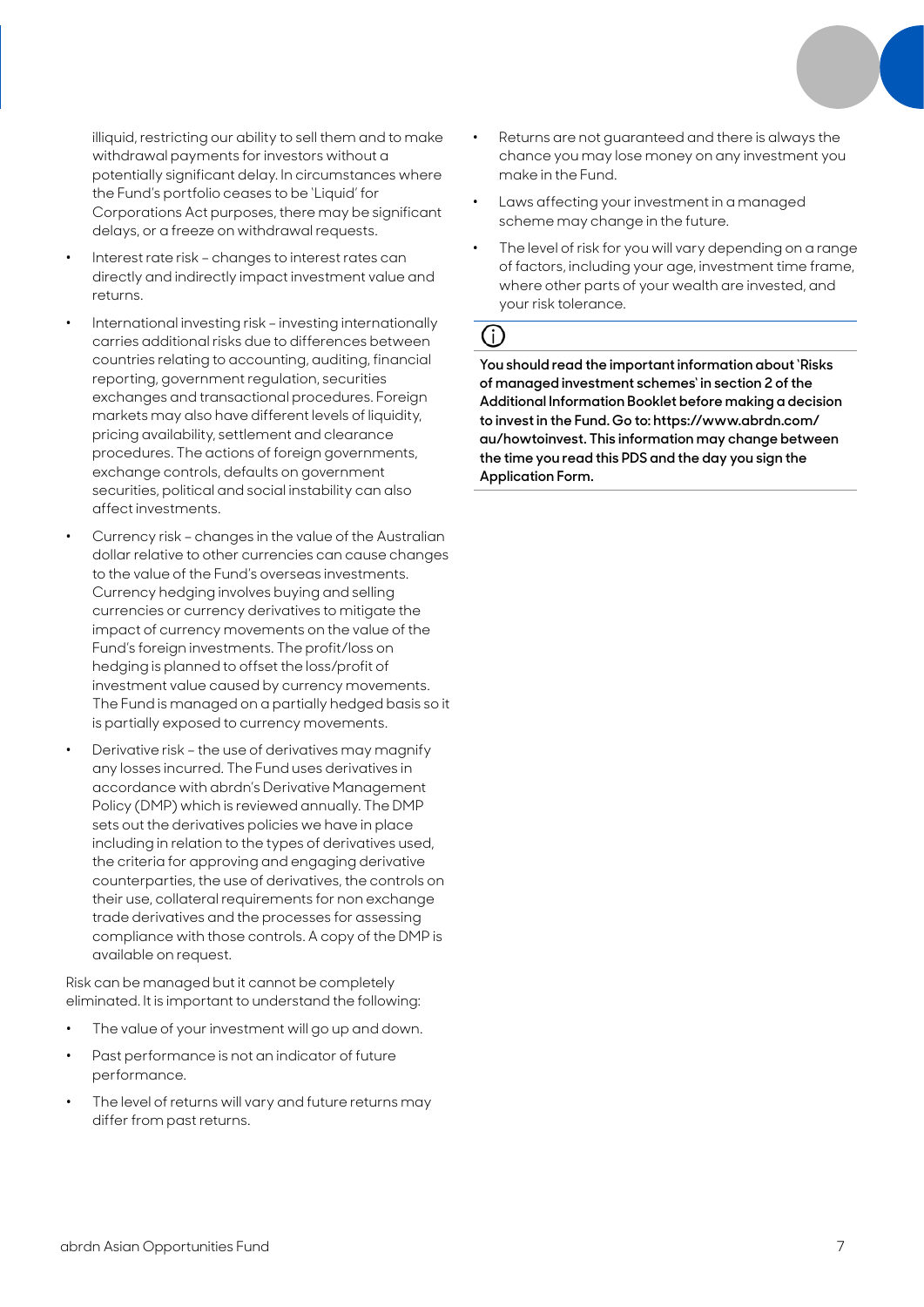### **5. How we invest your money**

You should consider the likely investment return, risk and your investment time frame when choosing to invest in the Fund.

| abrdn Asian Opportunities Fund                                       |                                                                                                                                                                                                                                                                                                                                                                                                  |  |  |  |  |  |
|----------------------------------------------------------------------|--------------------------------------------------------------------------------------------------------------------------------------------------------------------------------------------------------------------------------------------------------------------------------------------------------------------------------------------------------------------------------------------------|--|--|--|--|--|
| Fund description                                                     | The Fund invests primarily in a concentrated portfolio of around 35-70 Asian (excluding Japan)<br>listed securities with the potential for capital growth and increased earning potential.                                                                                                                                                                                                       |  |  |  |  |  |
| Investment objective                                                 | To provide investors with high capital growth over the medium to long term (3-5 years) by seeking<br>exposure to the Asian markets (other than the Japan market).                                                                                                                                                                                                                                |  |  |  |  |  |
| Fund strategy                                                        | Our Asian equity managers, located in Singapore, Bangkok, Kuala Lumpur and Hong Kong, seek to<br>identify and invest in good quality Asian listed securities.                                                                                                                                                                                                                                    |  |  |  |  |  |
|                                                                      | Quality is chiefly an evaluation of a company's management, balance sheet and business model.                                                                                                                                                                                                                                                                                                    |  |  |  |  |  |
|                                                                      | Only those companies which pass our rigorous quality screen are assessed for value. We see risk in<br>terms of investing in a poor quality company, or overpaying for a good one, and do not view risk in<br>benchmark relative terms.                                                                                                                                                           |  |  |  |  |  |
|                                                                      | We therefore downplay benchmarks in portfolio construction since these provide little indication of<br>future performance. We are comfortable not holding companies if they do not satisfy our disciplined<br>quality and valuation criteria, regardless of their benchmark weight. We never invest in a company<br>without first meeting the management.                                        |  |  |  |  |  |
|                                                                      | The normal characteristics of the Fund include:                                                                                                                                                                                                                                                                                                                                                  |  |  |  |  |  |
|                                                                      | Low turnover due to our 'buy and hold' approach                                                                                                                                                                                                                                                                                                                                                  |  |  |  |  |  |
|                                                                      | Significant divergence from the benchmark.<br>$\bullet$                                                                                                                                                                                                                                                                                                                                          |  |  |  |  |  |
|                                                                      | Low cash allocation (as the aim is to be fully invested in securities).                                                                                                                                                                                                                                                                                                                          |  |  |  |  |  |
| Hedging strategy                                                     | Unhedged                                                                                                                                                                                                                                                                                                                                                                                         |  |  |  |  |  |
| <b>Benchmark</b>                                                     | MSCI All Countries Asia Accumulation Index (ex Japan) AUD unhedged                                                                                                                                                                                                                                                                                                                               |  |  |  |  |  |
| Minimum suggested<br>time frame                                      | 3-5 years or more                                                                                                                                                                                                                                                                                                                                                                                |  |  |  |  |  |
| Mix of asset classes <sup>4</sup>                                    | 90-100% Asian equity securities (other than the Japan market)                                                                                                                                                                                                                                                                                                                                    |  |  |  |  |  |
|                                                                      | 0-10% Cash<br>The Fund is generally fully invested in Asian equity securities.                                                                                                                                                                                                                                                                                                                   |  |  |  |  |  |
| Derivatives                                                          | Yes                                                                                                                                                                                                                                                                                                                                                                                              |  |  |  |  |  |
| Risk Level <sup>5</sup>                                              | 7 - Very high. The Risk Level may change. Please visit our website at www.abrdn.com/au for the<br>latest Risk Level for the Fund.                                                                                                                                                                                                                                                                |  |  |  |  |  |
| Type of investors for whom<br>the Fund is intended to be<br>suitable | Mainly direct and indirect investors seeking long term capital growth with some income through<br>investment in Asian equity securities. The Fund is also intended to be suitable for indirect investors<br>who invest in the Fund through an IDPS Provider. You should consult a licensed financial adviser to<br>obtain financial advice that is tailored to suit your personal circumstances. |  |  |  |  |  |
| Fund inception                                                       | October 2003                                                                                                                                                                                                                                                                                                                                                                                     |  |  |  |  |  |
| Fund performance                                                     | For the latest available information on the performance of the Fund, including the performance<br>history, please visit our website at www.abrdn.com/au (past performance is no indication<br>of future performance, so your decision to invest in the Fund should not be based on past<br>performance).                                                                                         |  |  |  |  |  |
| Distributions frequency                                              | Annually (30 June). For up-to-date information on the distribution history of the Fund, please visit<br>our website at www.abrdn.com/au.                                                                                                                                                                                                                                                         |  |  |  |  |  |

change in the fund investment strategy, cause the Fund to move outside these indicative ranges, or a limit set out in this PDS, this will be addressed by us as soon as reasonably<br>practicable.<br>\*The Risk Level represents the

<sup>4</sup>These are indicative asset allocation ranges for the Fund. If market movements, investments into or withdrawals from the Fund, or changes in the nature of an investment, or a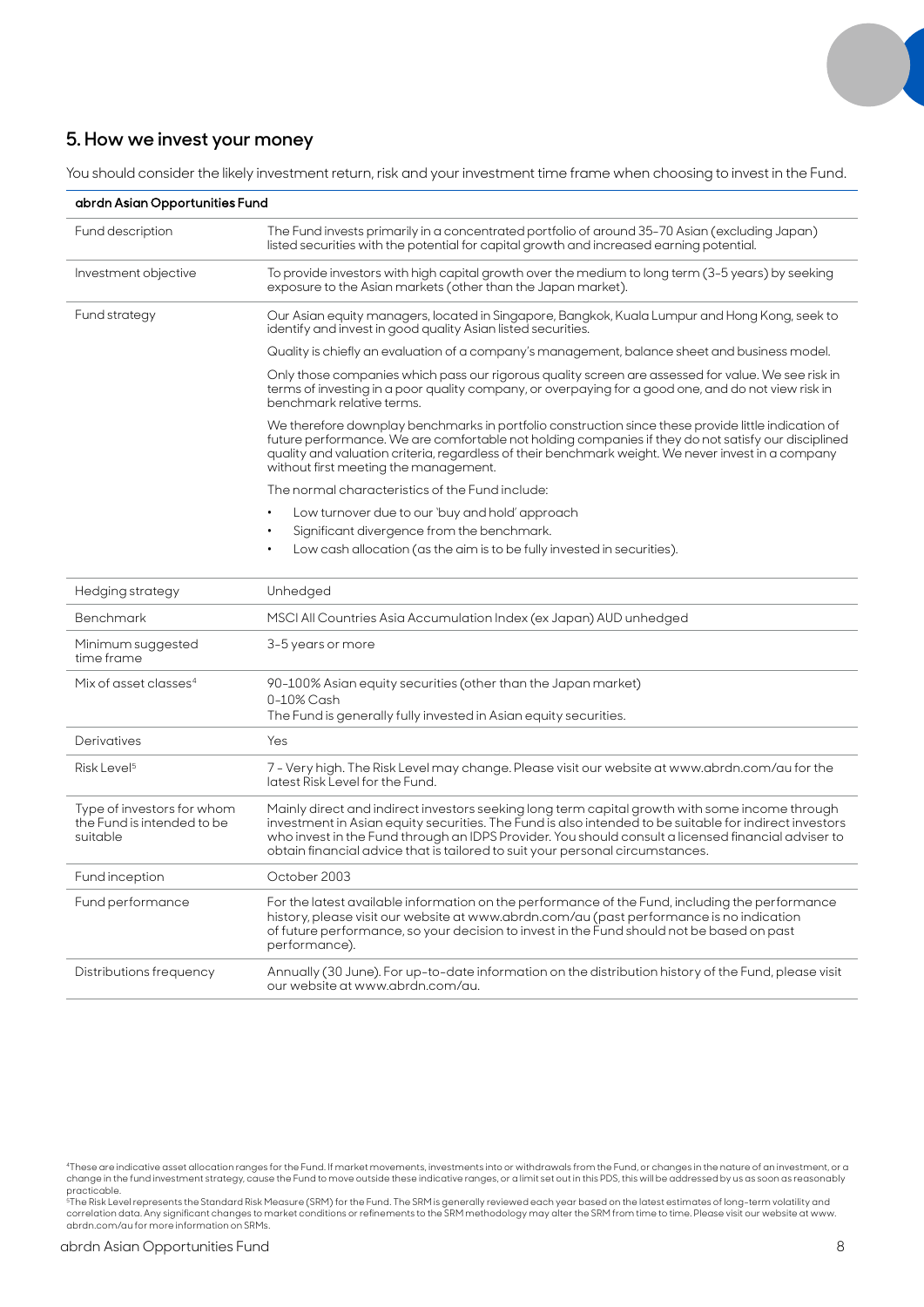| Labour standards.<br>environmental, social or<br>ethical considerations | Underlying abrdn's quality assessment is the belief that companies with a best practice approach to<br>governance can provide a more sustainable and higher quality investment opportunity. Company<br>reviews include factors which may be impacted by labour standards, social, environmental and<br>ethical issues. However we do not use specific methodology or have predetermined views about the<br>extent to which such issues will be taken into account in a review.                                                                                   |
|-------------------------------------------------------------------------|------------------------------------------------------------------------------------------------------------------------------------------------------------------------------------------------------------------------------------------------------------------------------------------------------------------------------------------------------------------------------------------------------------------------------------------------------------------------------------------------------------------------------------------------------------------|
| Changes to fund details and<br>investments                              | We have the right to make changes to the Fund at any time, and in some cases without prior<br>notice. This could include closing or terminating the Fund, amending its investment parameters,<br>including the investment objective and strategy, or changing the asset class allocation ranges<br>and currency strategy (if applicable). We will inform you about any material change to the Fund's<br>details in your next regular communication or as otherwise required by law. Details of any change<br>will be available on our website, www.abrdn.com/au. |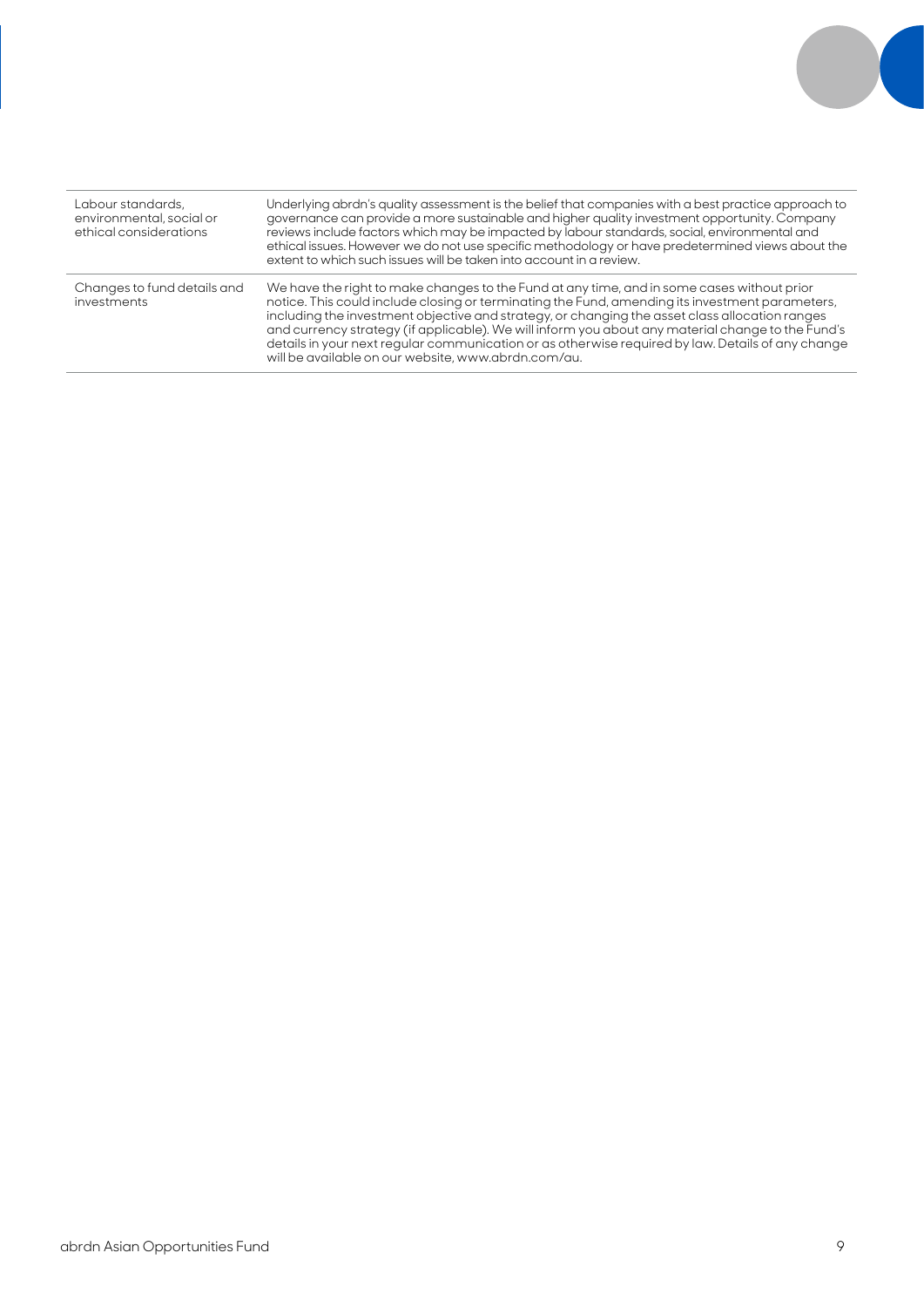### **6. Fees and costs**

### **Did you know?**

**Small differences in both investment performance and fees and costs can have a substantial impact on your long term returns. For example, total annual fees and costs of 2% of your investment balance rather than 1% could reduce your final return by up to 20% over a 30 year period (for example, reduce it from \$100,000 to \$80,000).**

**You should consider whether features such as superior investment performance or the provision of better member services justify higher fees and costs. You may be able to negotiate to pay lower contribution fees and management costs where applicable. Ask the fund or your financial adviser.**

### **To find out more**

If you would like to find out more, or see the impact of fees based on your own circumstances, the **Australian Securities and Investments Commission (ASIC)** website **(www.moneysmart.gov.au)** has a managed investment fee calculator to help you check out different fee options.

This document shows fees and other costs that you may be charged. These fees and costs may be deducted from your money, from the returns on your investment or from the assets of the Fund as a whole.

Taxes are set out in the 'How managed investment schemes are taxed in Australia' section on page 7 of this PDS.

You should read all the information about fees and costs because it is important to understand their impact on your investment.

Unless otherwise stated, all fees and costs quoted in this PDS are gross of income tax, inclusive of GST (and any applicable stamp duty) and net of an estimate of any applicable Reduced Input Tax Credits (RITCs). All dollar amounts quoted are in Australian dollars.

| Type of fee or cost                                                                | Amount                                         | How and when paid                                                                                                                                                                                                                                                      |  |  |  |  |
|------------------------------------------------------------------------------------|------------------------------------------------|------------------------------------------------------------------------------------------------------------------------------------------------------------------------------------------------------------------------------------------------------------------------|--|--|--|--|
| Fees when your money moves in or out of the Fund <sup>6</sup>                      |                                                |                                                                                                                                                                                                                                                                        |  |  |  |  |
| Establishment fee<br>The fee to open your investment.                              | Nil                                            |                                                                                                                                                                                                                                                                        |  |  |  |  |
| Contribution fee<br>The fee on each amount contributed<br>to your investment.      | Nil                                            |                                                                                                                                                                                                                                                                        |  |  |  |  |
| Withdrawal fee<br>The fee on each amount you take out<br>of your investment.       | Nil                                            |                                                                                                                                                                                                                                                                        |  |  |  |  |
| Fxit fee<br>The fee to close your investment.                                      | Nil                                            |                                                                                                                                                                                                                                                                        |  |  |  |  |
| Management costs <sup>7,8</sup><br>The fees and costs for managing your investment |                                                |                                                                                                                                                                                                                                                                        |  |  |  |  |
| Management fee <sup>9</sup>                                                        | 1.18% p.a of the net asset value of the Fund.  | This fee is paid to abrdn for managing the Fund.<br>It is accrued daily in the unit price and calculated<br>and paid monthly in arrears from the Fund prior<br>to calculation and payment of distributions.                                                            |  |  |  |  |
| Indirect costs <sup>10</sup>                                                       | 0.01% p.a. of the net asset value of the Fund. | This is an estimate of the indirect costs that<br>reduce the return on, or the value of your<br>investment, and are not charged to you directly<br>as a fee. Indirect costs are factored into the asset<br>value of the Fund and reflected in the daily unit<br>price. |  |  |  |  |
| Service fees <sup>11</sup>                                                         |                                                |                                                                                                                                                                                                                                                                        |  |  |  |  |
| Switching fee                                                                      | Nil                                            |                                                                                                                                                                                                                                                                        |  |  |  |  |

The fee for changing investment options.

6 Buy/sell spreads may be incurred. Please see Additional explanation of fees and costs' on page 7 of this PDS for more details.

<sup>7</sup>Management costs are paid from the assets of the Fund and are reflected in the Fund's unit price. They will reduce (whether directly or indirectly) the return on the Fund. Please<br>see 'Additional explanation of fees and

Investment Manager is appointed.

°The management fee may be individually negotiated (see Differential Fees in this section).<br>1ºThe indirect costs quoted in this PDS are an estimate of the indirect costs incurred by the Fund for the previous financial year based on actual information and estimates (if applicable) available at the issue date of this PDS. The actual amount charged in the current and subsequent financial years will<br>depend on the actual indirect costs incurred b

Please see 'Additional explanation of fees and costs' on page 7 of this PDS for more details.<br><sup>11</sup> Other service fees may be payable. Please see 'Additional explanation of fees and costs' on page 7 of this PDS for more det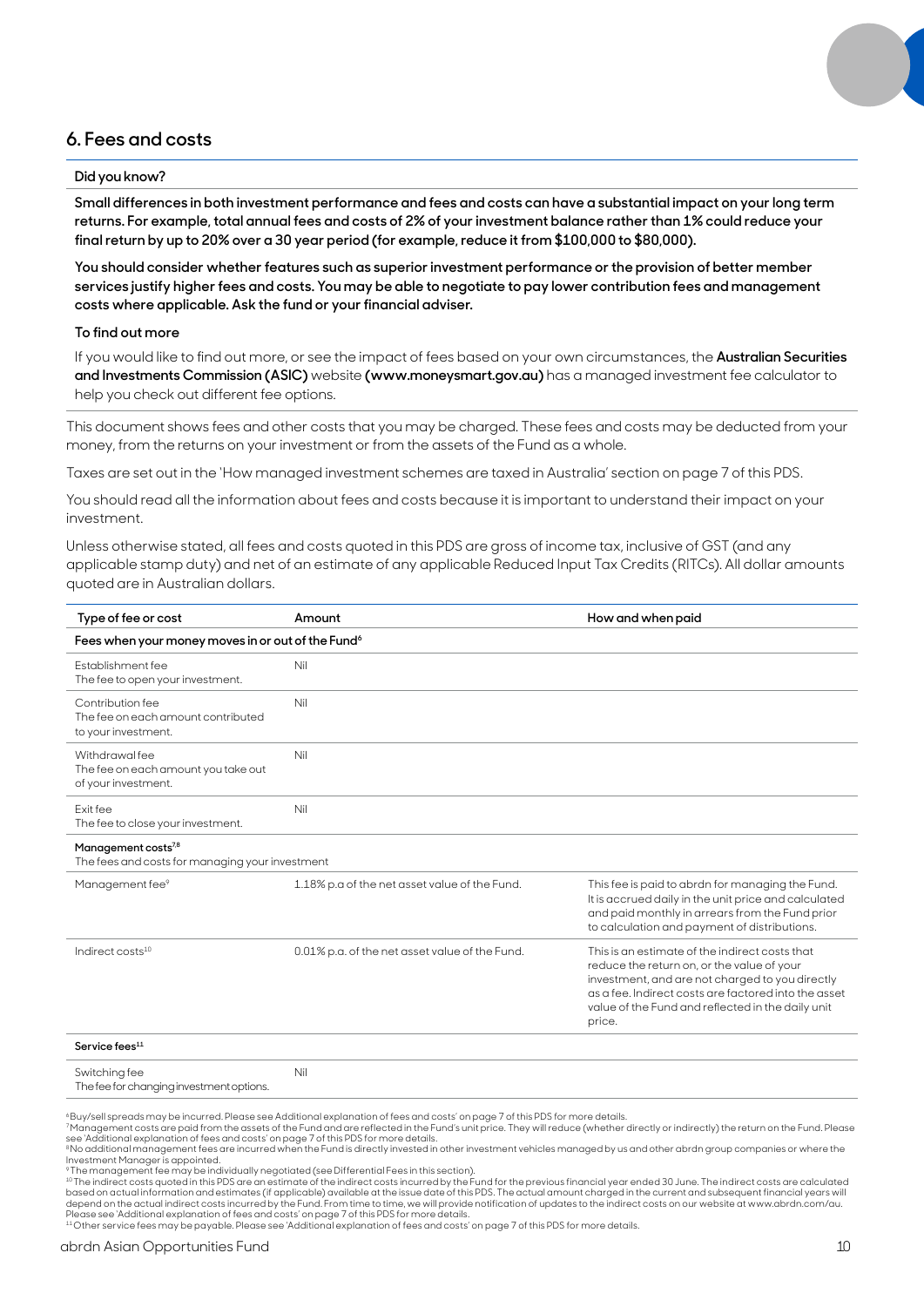

### **Example of annual fees and costs for the Fund**

This table gives an example of how the fees and costs for the Fund can affect your investment over a one-year period. You should use this table to compare this product with other managed investment products.

| <b>EXAMPLE</b> abrdn Asian<br>Opportunities Fund                                   | Balance of \$50,000 $^{12}$ with a contribution of \$5,000 during the year. |                                                                                                                                                                                                                                                               |  |
|------------------------------------------------------------------------------------|-----------------------------------------------------------------------------|---------------------------------------------------------------------------------------------------------------------------------------------------------------------------------------------------------------------------------------------------------------|--|
| Contribution Fees                                                                  | Nil                                                                         | For every additional \$5,000 you put in, you will be charged \$0.                                                                                                                                                                                             |  |
| PLUS Management costs<br>comprising:<br>$\cdot$ Management fee<br>· Indirect costs | 1.19% p.a<br>1.18% p.a<br>$0.01\%$ p.a                                      | And for every \$50,000 you have in the Fund, you will be charged \$595 each<br>year.                                                                                                                                                                          |  |
| <b>EQUALS Cost of the</b><br>abrdn Asian<br>Opportunities Fund                     |                                                                             | If you had an investment of \$50,000 at the beginning of the year and you<br>put in an additional \$5,000 during that year, you would be charged costs<br>of from: \$595 to \$655 <sup>13</sup> . What it costs you will depend on the fees you<br>negotiate. |  |

### **Additional explanation of fees and costs**

### **Management costs**

Management costs comprise the management fee and indirect costs that you incur by investing in the Fund.

### **Management fee**

The management fee is paid to us from the assets of the Fund and is reflected in the Fund's unit price. The routine costs of running the Fund, including custodian, registry, and administration costs (excluding transactional and operational costs as detailed below) are paid by us from the management fee. However, we reserve the right to be additionally reimbursed from the Fund for any items and expenses of an extraordinary nature.

### **Changing the fees**

We may increase our fees or introduce new fees without unitholder consent. We will provide investors with at least 30 days' advance notice of any increase to our fees. Reasons for increasing fees might include changing economic conditions or changes in regulations or to the Fund's Constitution.

We also reserve the right to waive or reduce any of the fees described in this PDS without prior notice.

### **Indirect costs**

In investing the assets of the Fund in accordance with its investment objective and strategy, the Fund can incur indirect costs. Indirect costs include any amount not already disclosed as a fee or cost, that reduces (directly or indirectly) the performance return of the Fund. Indirect costs are reflected in the Fund's daily unit price, and can

include any underlying (indirect) management costs and performance related fees, and other indirect costs (including the cost of certain types of derivatives used for trading activity other than hedging, if applicable).

Indirect costs are not paid to us.

The indirect costs may vary from year to year. From time to time, we will provide notification of updates to the estimated indirect costs on our website at www.abrdn. com/au.

#### **Transactional and operational costs**

In operating the assets of the Fund, the Fund may incur transactional and operational costs when assets are bought and sold, including brokerage, clearing and settlement costs, buy/sell spreads and applicable stamp duty. These costs, which are factored into the asset value of the Fund and reflected in the daily unit price, are recovered in part by the buy/sell spread charged on applications and withdrawals.

The Fund may also incur other transactional and operational costs through the day-to-day trading activity required to execute the Fund's investment strategy (and can include the cost of derivatives used for hedging purposes, if applicable). These costs, which are factored into the asset value of the Fund and reflected in the daily unit price, are an additional implicit cost to unitholders in the Fund. These costs are not recovered through the buy/ sell spread.

Transactional and operational costs are not paid to us.

The estimated net transactional and operational costs (that are not recovered through the buy/sell spread) are detailed in the Additional Information Booklet. These costs may vary from year to year.

<sup>12</sup> This amount is prescribed by legislation. The example above assumes that the \$50,000 is invested for the entire year, the value of the investment is constant over the year, and that the additional \$5,000 is invested at the end of the year. Please note that the minimum initial investment for the Fund is \$20,000 and the minimum additional investment is<br>\$5,000. 13 Additional fees and costs may apply. This example does not take into the account the buy/sell spread or reimbursements from the Fund for any items and expenses of an

extraordinary nature.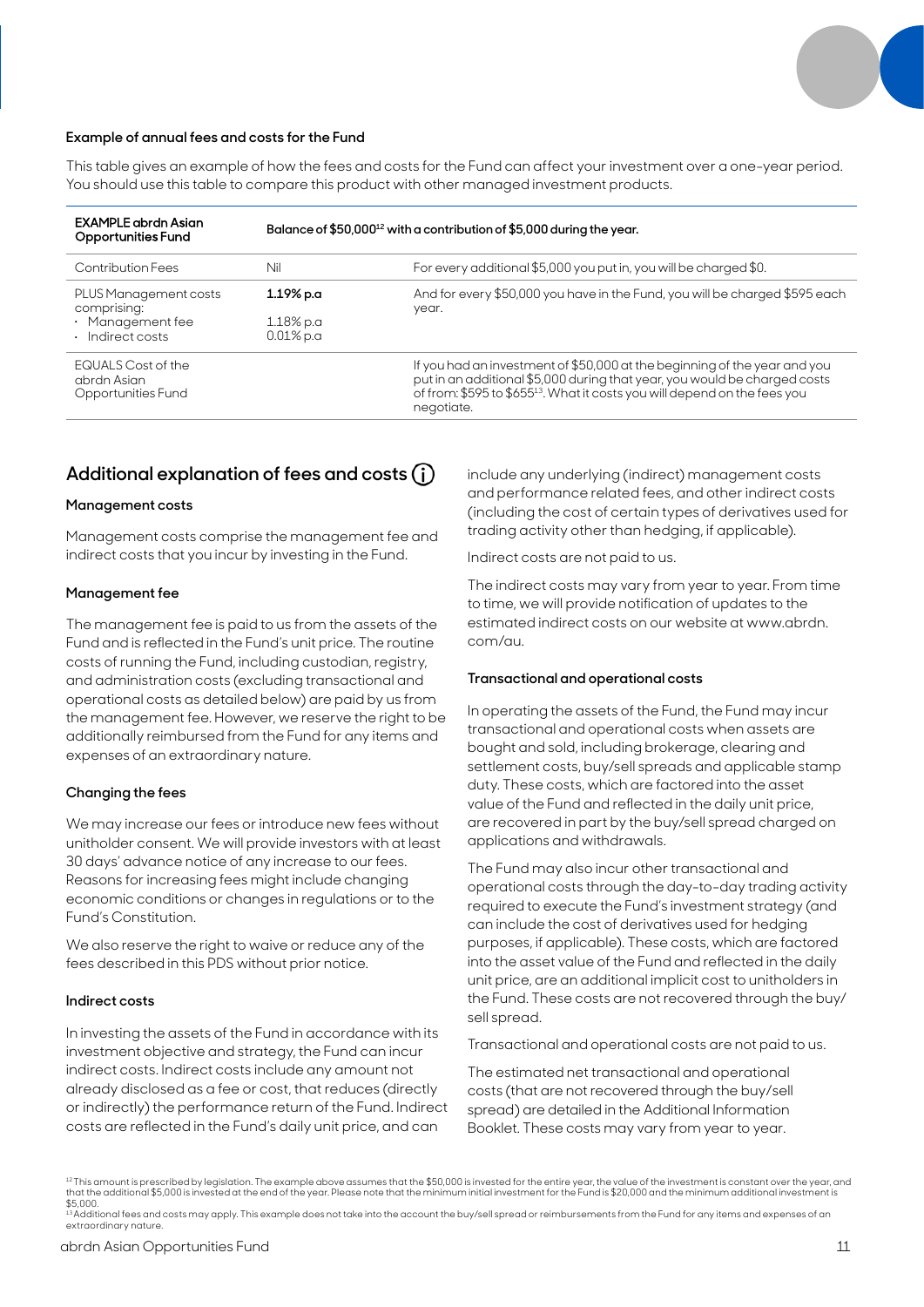### **Buy/sell spread**

Buy/sell spreads are an amount representing the estimated costs arising from applications and withdrawals made by investors moving into and out of the Fund.

The buy/sell spreads for the Fund current at the issue date of the Additional Information Booklet (AIB) are set out in the AIB.

We will provide notification of the current buy/sell spread for the Fund on our website at www.abrdn.com/au.

We may vary or waive the buy/sell spreads without notice when it is appropriate to protect the interests of existing investors and if permitted by law.

### **Service fees**

If you consult a financial adviser or broker, and/or access the Fund via mFund or an IDPS Provider, advice or special request fees may be payable to them by you, or on your behalf under your arrangements with them. You should refer to their Statement of Advice, or speak to them directly regarding these fees.

### **Differential fees**

A rebate of part of the management fee or a lower management fee may be negotiated with investors who are wholesale clients for the purposes of the Corporations Act or with staff of abrdn or its related bodies corporate. Further information can be obtained by contacting us.

# (i)

**You should read the important information about 'Fees and costs' in section 3 of the Additional Information Booklet before making a decision to invest in the Fund. Go to: https://www.abrdn.com/au/howtoinvest. This information may change between the time you read this PDS and the day you sign the Application Form.**

### **7. How managed investment schemes are taxed in Australia**

**It is important to note that investing in the Fund is likely to have tax consequences. We strongly advise that you seek professional tax advice before investing in the Fund.**

Generally, it is our policy to fully attribute the taxable income of the Fund to investors every year. As a result, unitholders will be liable to pay income tax on their attributed share of the taxable income of the Fund and income tax should not generally be payable by the Fund.

Investors should obtain advice from professional tax advisers about their individual circumstances as the tax consequences will vary depending on their individual circumstances. Investors who invest in the Fund through an IDPS Provider should seek separate tax advice.

### (i)

**You should read the important information about 'How managed investment schemes are taxed in Australia' in section 4 of the Additional Information Booklet before making a decision to invest in the Fund. Go to: https:// www.abrdn.com/au/howtoinvest. This information may change between the time you read this PDS and the day you sign the Application Form.**

# **8. How to apply**

### **Direct investor**

Direct investors making an initial or additional investment in the Fund should read this PDS together with the 'Additional Information Booklet' then complete the relevant sections of the Application Form and sign it. All investors applying for a new abrdn account must also complete an Identification Form (for the purposes of Anti-Money Laundering and Counter-Terrorism Financing laws). Identification Forms can be downloaded from the 'How to Invest' page at www.abrdn.com/au. Initial and additional investment payments can be made by direct credit to our registrar.

Account name: abrdn Applications Trust Account Name of institution: Citibank NA, Australia BSB: 242-000 Account number: 218500269 Swift code: CITIAU2X Reference: Please quote the investor name as per your Application Form

Please note that cash or cheques cannot be accepted.

If investing via direct credit, confirmation that funds have been received is required prior to units being issued.

The completed Application Form and Identification Form (if applicable) can be forwarded to us in accordance with the instruction on the application form.

Alternatively, an initial investment in the Fund can be made online at our website, www.abrdn.com/au/ howtoinvest. Please contact our Client Service team for further information.

The Target Market Determination for the Fund can be found at www.abrdn.com/au and includes a description of who the product is suitable for. At our discretion, a direct investor we determine is outside the target market for the Fund will not be able to invest unless they are a Professional Investor $1$  or investing on the recommendation of their financial adviser.

<sup>1</sup> Professional Investor is as defined in the Corporations Act and generally includes an investor in relation to whom one or more of the following applies: holder of an Australian financial services license (other than for settlement services); trustee of a superannuation fund, an approved deposit fund, a pooled superannuation trust or a public sector<br>superannuation scheme, within the me aning of th regulated by APRA; a listed entity, or a related body corporate of a listed entity; an exempt public authority; a body that carries on an investment business and raises funds pursuant to an offer or invitation to the public; a foreign entity that, if established in Australia, would be covered by one of these. Individuals, small businesses and personal superannuation funds are generally not included.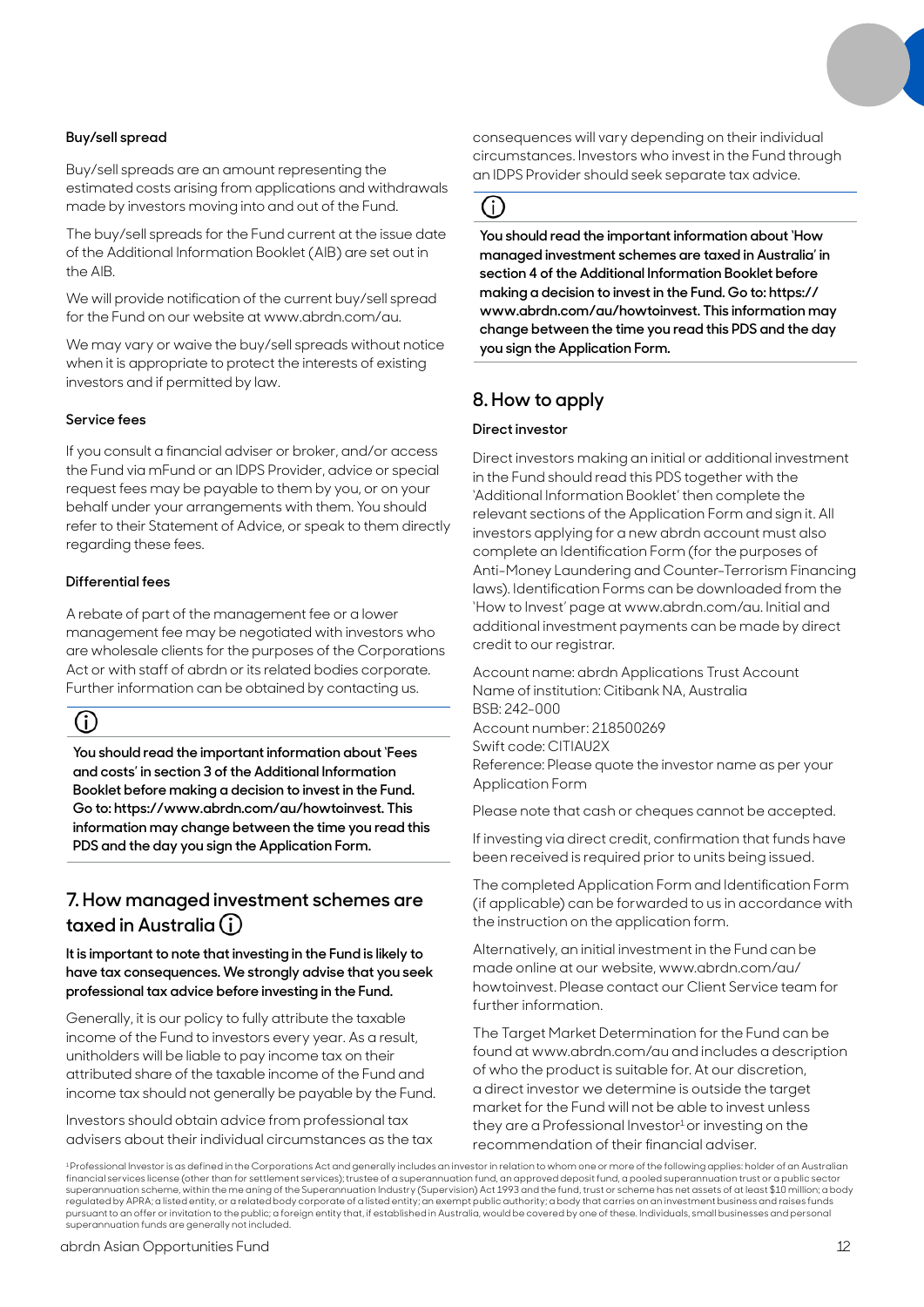

### **Investing through an IDPS Provider**

If you intend to invest in the Fund through an IDPS Provider, you will need to give a direction to the IDPS Provider to invest in the Fund and complete the documents provided by them. Please contact our Client Service team for a current list of IDPS Providers through which the Fund is available.

### **Investing through mFund**

While the Fund is admitted as an mFund product, individuals and superannuation funds only (or as otherwise advised)14 will be able to make an initial and/or additional investment in the Fund through mFund using your ASX broker (or your financial adviser who uses a stockbroking service on your behalf).

### **Cooling-off rights**

If you invest in the Fund as a Retail Client (as defined in section 761G of the Corporations Act), you have 14 days from the earlier of 5 days after we issue units to you or receipt by you of a confirmation statement to have your investment repaid (cooling-off period). The amount repaid will be adjusted to take into account any transaction costs (including buy/sell spreads) and administration costs and increase/decrease in the value of your investment.

Your right to be repaid during this cooling-off period does not apply:

- where your units have been issued due to a reinvestment of your distribution;
- if you are a Wholesale Client;
- if you invested through an IDPS Provider; or
- if you have exercised your rights as a unitholder in the Fund.

To have your investment repaid, please write to us at the address detailed on page 1 of this PDS setting out your account details and stating that you wish to redeem your holding.

#### **Complaints resolution**

An internal complaints handling procedure has been established by abrdn. Complaints can be made in writing and forwarded to our Client Service team. Alternatively, you can contact our Client Service team by phone on 1800 636 888 (Australian Investors), 0800 446 439 (New Zealand Investors) or +61 2 9950 2853 (if calling from outside Australia or New Zealand). We will acknowledge any complaint in writing and use reasonable endeavours to deal with or resolve your complaint within 30 days.

abrdn is a member of the Australian Financial Complaints Authority ('AFCA'). If you are not satisfied with our response, you may lodge a complaint with the AFCA:

Online: www.afca.org.au

Email: info@afca.org.au

Phone: 1800 931 678 (free call with Australia)

Mail: Australian Financial Complaints Authority GPO Box 3

Melbourne VIC 3001

If you are investing through an IDPS Provider, the enquiries and complaints should be directed to the operator of the service.

# **9. Other information**

### **Continuous disclosure documents**

The Fund may be subject to certain regular reporting and disclosure obligations. Copies of documents lodged with ASIC in relation to the Fund may be obtained from, or inspected at, any ASIC office.

You may obtain a copy of the following at our website (in accordance with ASIC's good practice guidance for website disclosure) or from us free of charge on request (where relevant):

- the Fund's annual financial report most recently lodged with ASIC;
- any half-yearlyfinancialreportslodgedwithASICbythe Fund after lodgement (where applicable);
- any continuous disclosure notices given by the Fund after that date of lodgement of that annual report;
- and any other material updates.

### **Updated information**

Information in this PDS and the terms of your investment are subject to change from time-to-time. In the case of material changes we will give notice to unitholders in the time-frames provided for in the relevant legislation. Updated information that is not materially adverse can be obtained by:

- Contacting your financial adviser;
- Contacting your IDPS Provider (for indirect investors);
- Visiting our website, www.abrdn.com/au; and/or
- Calling our Client Service team by phone on 1800 636 888 (Australian Investors), 0800 446 439 (New Zealand Investors) or +61 2 9950 2853 (if calling from outside Australia or New Zealand).
- Visiting www.mFund.com.au (mFund investors only).

### Œ

**You should read the important information about 'Other information' in section 5 of the Additional Information Booklet before making a decision to invest in the Fund. Go to: https://www.abrdn.com/au/howtoinvest. This information may change between the time you read this PDS and the day you sign the Application Form.**

<sup>14</sup> Under certain circumstances, investors other than individuals and superannuation funds may be able to invest in the Fund through mFund. Please contact our Client Service team for further information.